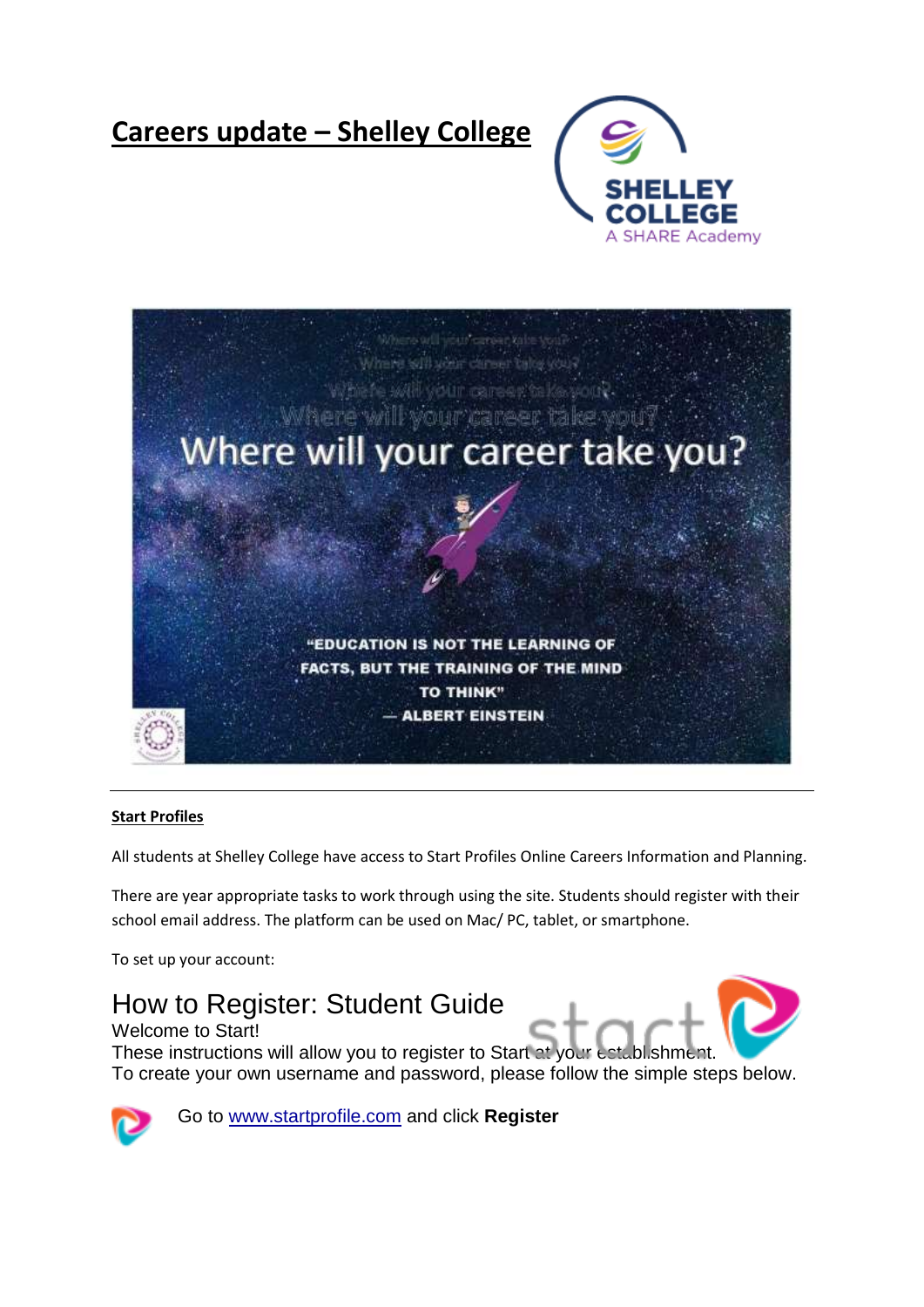

Enter your first name, surname, email address, postcode and select your gender

**Tip**: If you forget your username or password we will use this email address to send you a reminder



Choose a memorable username and a secure password and click **Get Started**

**Tip:** Your username needs to be memorable. You may want to use your school network login or you can also use your email address



Click **Login** and enter your username and password. Click **Login**

The first time you log in you will be required to complete the following:



Select "**I am Studying in Education and would like to explore my career options**"



Start typing the name of your school or college to find your establishment.



Choose your Year Group and enter your registration code: **37553**



Click **Submit**

## **Year 9**

At this time of year, Year 9 students should begin exploring different careers, and building an understanding of employability and work place skills. Using start profiles and other careers websites, start to explore opportunities that may be available to you that link to your core and option subjects.

If you head to [www.icould.com](http://www.icould.com/) you can watch "Real stories to inspire your career" videos where professionals from a plethora of industries tell you about their job, how they got into it, what they like and what the challenges are. You can also take the "Buzz Quiz" which animal (personality type) are you? Which celebrities do you share this personality type with? And which professions are well suited to you? – get inspired and find out what makes you tick!

## **Year 10**

Year 10 students usually begin planning for their next steps after GCSE during our summer term. This year we do not want it to be any different, despite the situation we find ourselves in.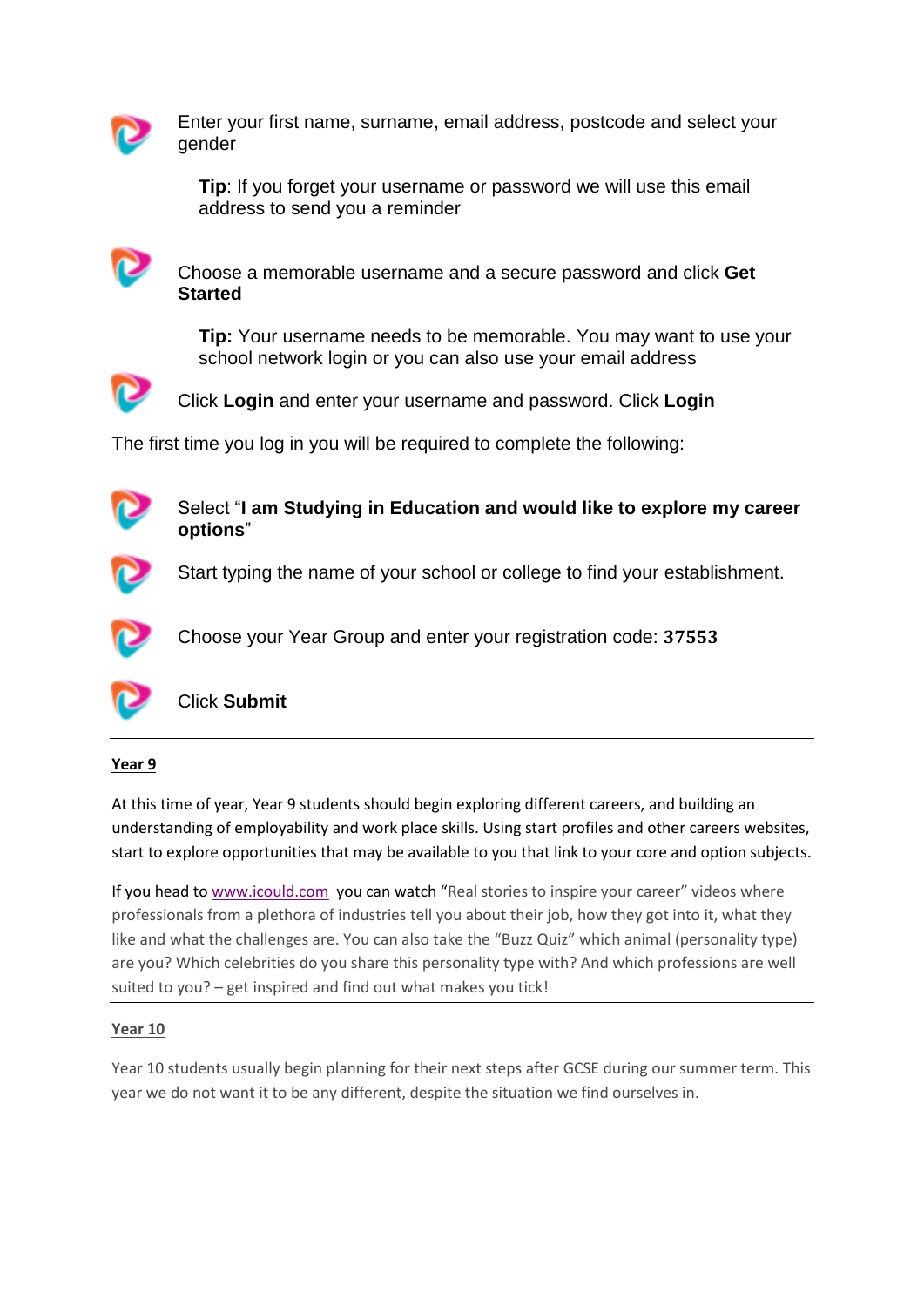Start profiles are a great way to begin to explore your career goals and ideas, and work out the best route of study for you. Complete the activities, explore careers by sector or subject, begin building your CV, use the action planning section to set yourself goals to actively research and build your understanding of the opportunities available to you post 16.



In June we also usually hold mock interviews. This year we are exploring ways to still give you this experience. This could take the form of a video interview or a telephone interview. You will be updated when we know more.

Careers meetings will most likely begin as telephone meetings for certain students. As these are mostly completed in September – November we will see closer to the time whether they can continue as normal.

Remember if you have any pressing questions or concerns you can email: [daniel.watson@sharemat.co.uk](mailto:daniel.watson@sharemat.co.uk)

**Year 11**

## **At this stage all year 11 students should have a firm idea of what they will be studying next year, and should hopefully have a couple of options of where they can go on to study.**

Please take extra care to continue checking your emails, post and text messages you may receive from colleges and training providers. Ensure you have followed their instructions properly to accept your places.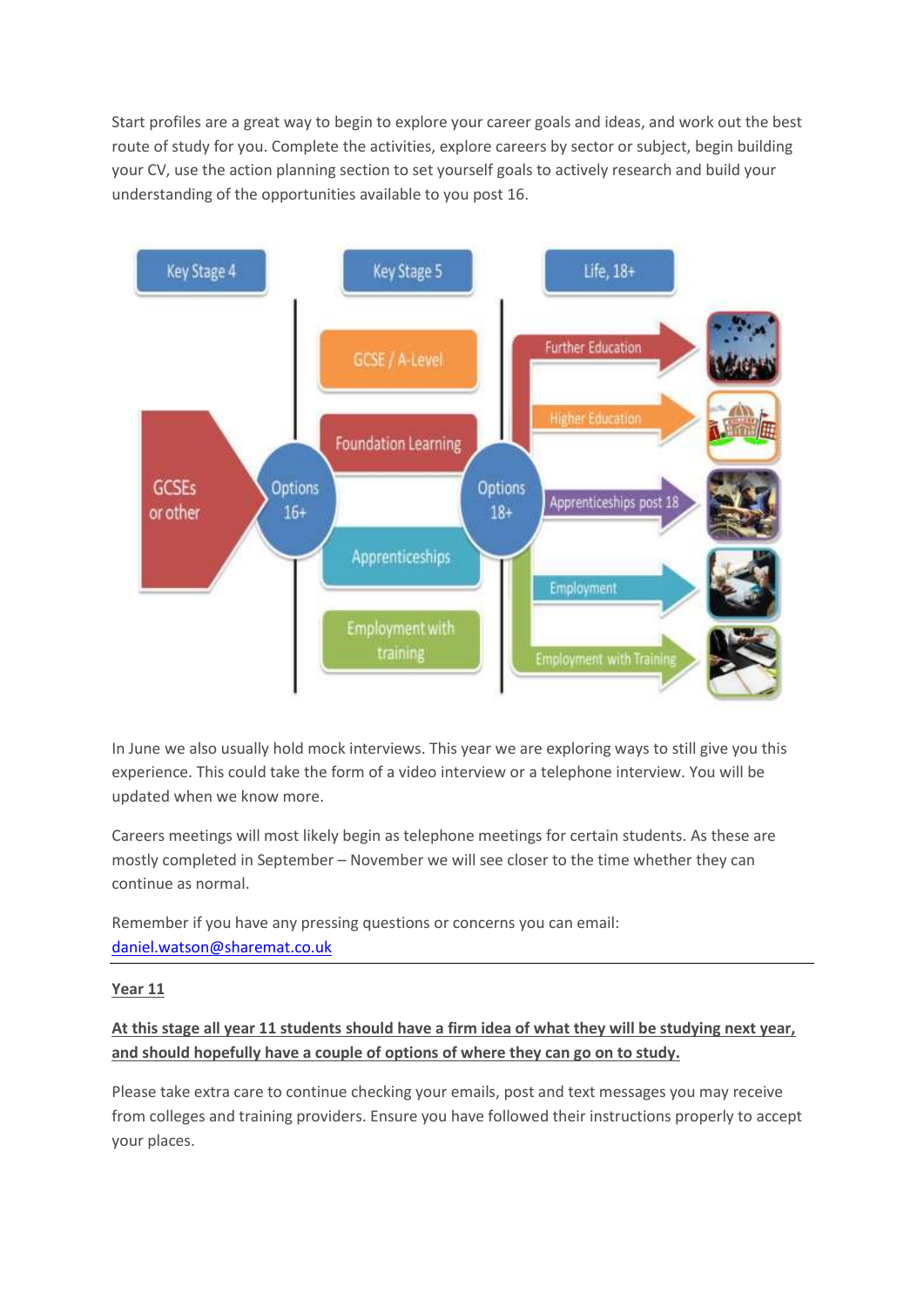Students planning on completing apprenticeships should have a training provider and an employer lined up. Check with both the provider and employer that it will still be going ahead. If you are in any doubt, or still do not have an employer confirmed for your apprenticeship, you should ensure you have applied to and accepted an appropriate alternative at a college or  $6<sup>th</sup>$  form.

If you do not have any firm, confirmed and accepted plans in place please contact [daniel.watson@sharemat.co.uk](mailto:daniel.watson@sharemat.co.uk) urgently so we can put things in place.

In terms of preparing for your further study:

You might be living in your bedroom for the foreseeable future, but that doesn't mean you can't continue learning. Colleges and universities across the country have moved teaching online for that exact reason.

Distance learning simply means the entire course is done online. You'll have to submit coursework via email, and you'll receive online support from teachers and lecturers.

FREE distance learning is offered by the likes o[f Future Learn,](http://www.futurelearn.com/) [OpenLearn](https://www.open.edu/openlearn/) and [Alison,](https://alison.com/) so start by exploring these.

## **Year 12**

Year 12 will need to start planning their next steps after  $6<sup>th</sup>$  form, if they have not already done so.

It is unlikely that Universities will run open day events in their usual format any time soon. Likewise the UCAS fair we usually attend has been cancelled until further notice, and again is unlikely to return in its typical format.

To combat this, ALL universities are currently holding interactive, virtual tours. Online Q and As are also taking place, as well as a range of online presentations about life at uni, making choices, and how to prepare for university in the current climate.

You should begin be exploring career sectors, and related degrees. Then look at possible degree apprenticeship routes into these sectors. Once you have an idea of a few degrees that might suit you, start to look at the universities that interest you. Perhaps there is somewhere you'd like to live, or a university that offers a unique take on your chosen subject, or one that offers a rewarding year in industry as part of the course.

Some websites which will help you in addition to the year 12 activities on Start Profiles:

[www.whatuni.co.uk](http://www.whatuni.co.uk/)

[www.theuniguide.co.uk](http://www.theuniguide.co.uk/)

[www.targetcareers.co.uk](http://www.targetcareers.co.uk/)

<https://targetjobs.co.uk/>

[www.ratemyapprenticeship.co.uk](http://www.ratemyapprenticeship.co.uk/)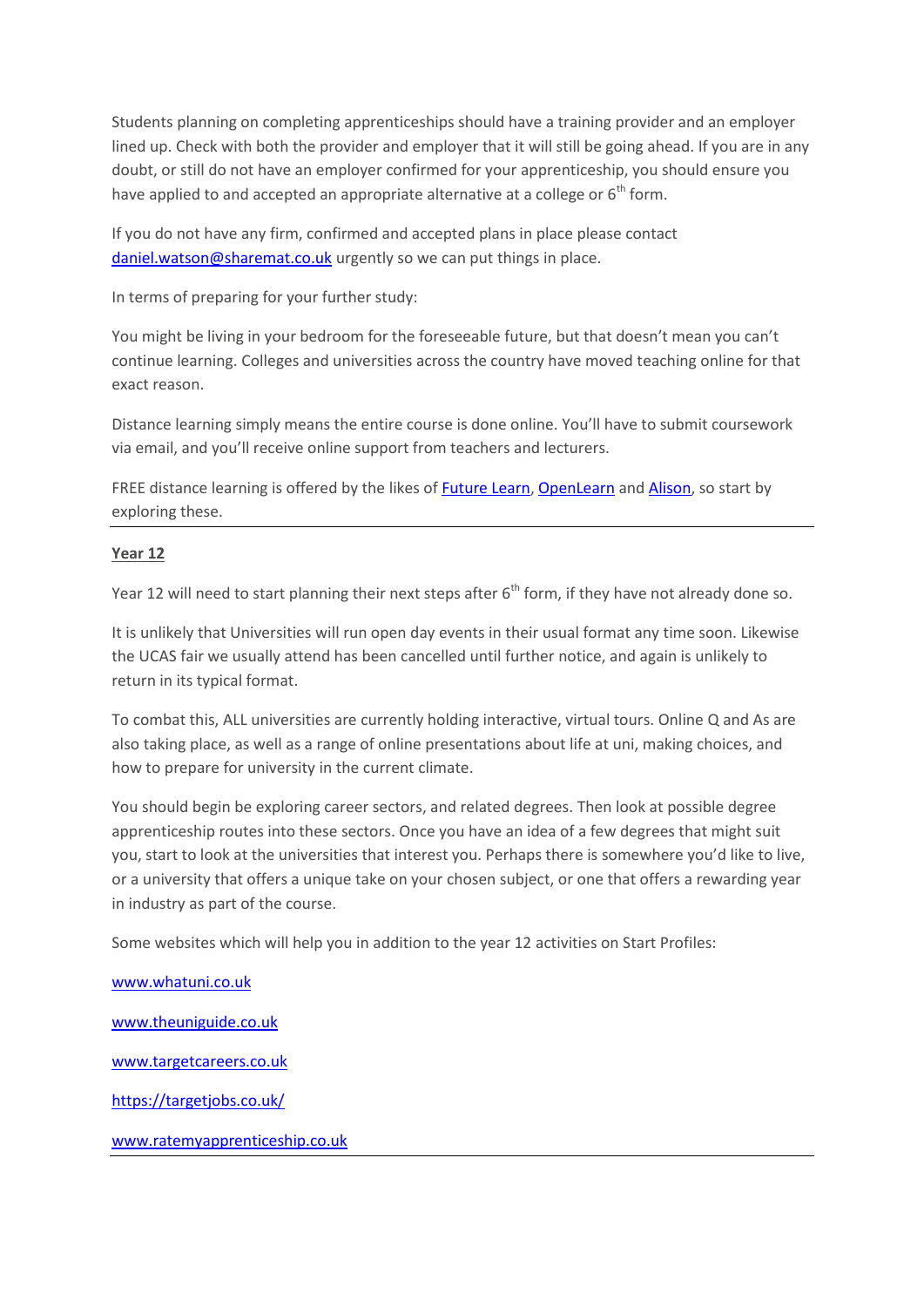### **Year 13**

Year 13 students should have contacted [daniel.watson@sharemat.co.uk](mailto:daniel.watson@sharemat.co.uk) with their plans for next year. Whether you plan to go on to further study, take a gap year, enter employment, complete an apprenticeship, or work in the family business, we need to know!

Please see the following information from UCAS on accepting offers this year:

If you have an unconditional offer, you can select it now to confirm your place. If your offers are conditional on exam results or other requirements, you can pick two so you have an extra one as a back-up.

#### **How to make your replies**

When your last decision comes in, we'll send an email as usual to say there's an update (or a letter advising you about replying).

- Then you go to Track to make your replies.
- You'll have a deadline shown in Track to do this by how much time you have depends on the time of year.

#### **Types of reply**

These are the types of reply you can make.

**Firm acceptance** – this is your first choice.

- If it's an unconditional offer, the place is yours! So that course provider will expect you as their student.
- Or if it's conditional, the place is yours if you meet the offer conditions. So just in case you don't, you can pick a second offer as a backup – your insurance acceptance.

**Insurance acceptance** – the back-up choice to a conditional firm acceptance.

- If you're choosing an insurance, go for something with lower offer conditions make sure it's somewhere you'd still be happy to go to though.
- That way, if your results are lower than expected, you might still meet the conditions at your insurance choice; then you'd have your place confirmed there.
- Remember, you'll only attend your insurance choice course if you don't meet the conditions of your firm choice, but you do meet the conditions of your insurance. You can't choose between your firm and insurance when you get your results, so make sure you're happy with which is your firm and which is your insurance before you reply.

**Decline** – you'll need to decline any other offers you get.

However, if you decide you don't want to accept any of the offers, you can decline them all and add more courses in our [Extra](https://www.ucas.com/undergraduate/after-you-apply/types-offer/extra-choices) service. Alternatively, you can see what courses still have vacancies later on in our [Clearing](https://www.ucas.com/undergraduate/results-confirmation-and-clearing/what-clearing) service.

**Please note: You can only accept one firm choice and one insurance choice (if you choose to have one). You must decline all other offers.**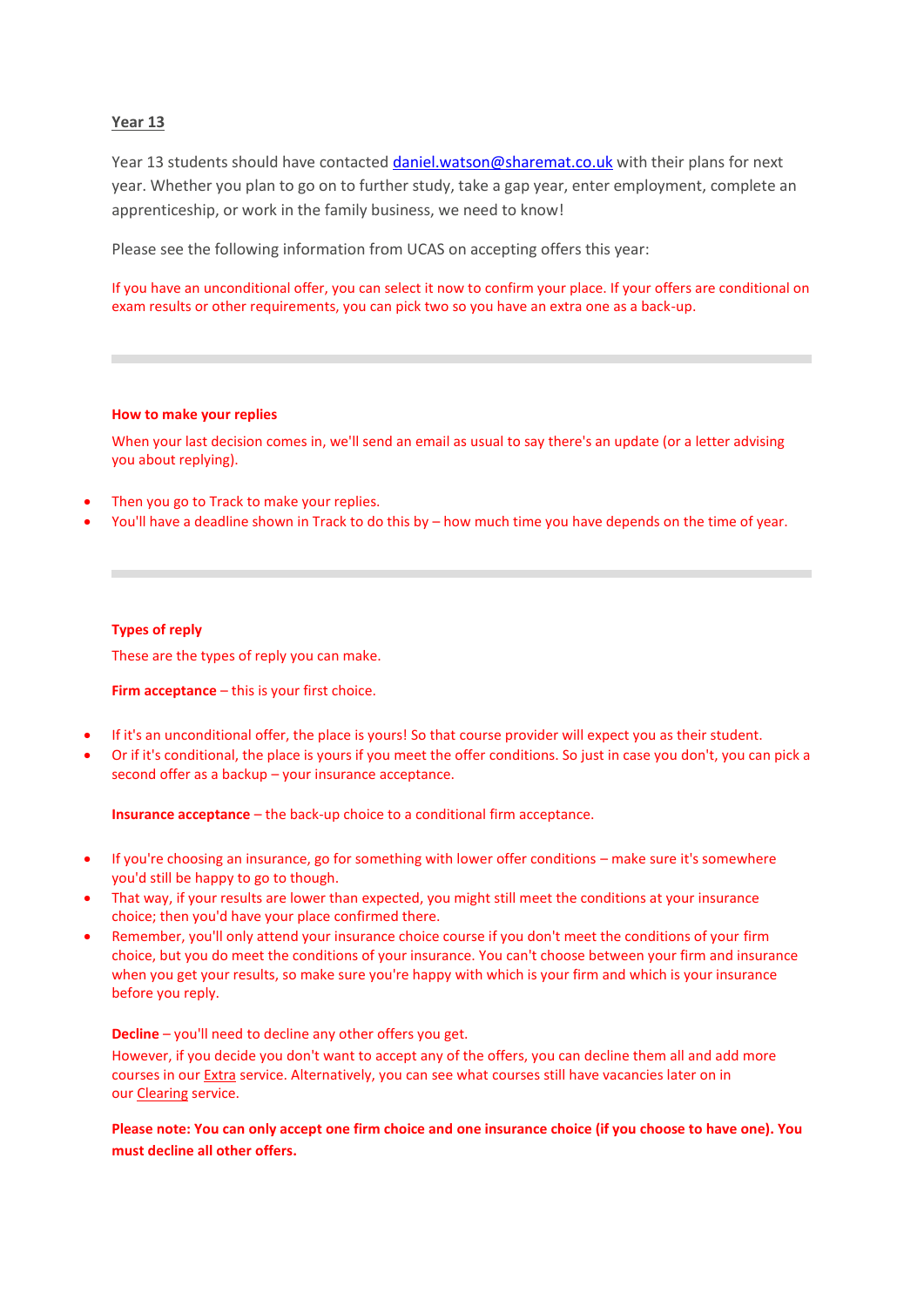#### **Offer and reply combinations**

- **Unconditional firm (UF)** You're in!
- **Conditional firm (CF)** You're in if you meet the conditions.
- **Conditional firm (CF) and conditional insurance (CI)** You've made a first and second choice you'll be in at the first if you meet the conditions. If not, you might have met the conditions of the second – if so you'll be on that course instead.
- **Conditional firm (CF) and unconditional insurance (UI)** You've made a first and second choice if you meet the conditions of the first you'll be on that course. If not, you'll definitely be on the second.

#### **Reply dates**

These are based on when we get the last decision in from your unis or colleges. Check Track to see your personal deadline.

#### **Coronavirus update**

Due to the ongoing outbreak of coronavirus (COVID-19), the Government has asked universities to stop making unconditional offers or amending existing offers for two weeks. This is because they're worried you'll feel pressured to accept these offers over others you might be better suited to.

Our advice to students who have received an unconditional offer is always to consider whether this is the right provider and course for you, before you make any decision. 

To give the universities and you more time to make decisions, the 6 May deadline which was for unis to give you a decision if you sent your application by 15 January has now been extended for two weeks. If you're affected by this extension, we'll email you your new decision deadline once it's set. [View the latest coronavirus](https://www.ucas.com/undergraduate/after-you-apply/coronavirus-covid-19-latest-updates)  [updates.](https://www.ucas.com/undergraduate/after-you-apply/coronavirus-covid-19-latest-updates)

The Government has confirmed that results for A levels in the UK will be released on Thursday 13 August. Scottish results day will be no later than 4 August.

To support you, we will be giving all students more time to make decisions on their offers:

- If you receive your last decision on or before **4 June 2020**, your reply date is **18 June 2020** (except if you're using Extra to find a place).
- If you receive your last decision on or before **13 July 2020**, your reply date is **20 July 2020** (including Extra choices)

In terms of preparing for your further study:

You might be living in your bedroom for the foreseeable future, but that doesn't mean you can't continue learning. Colleges and universities across the country have moved teaching online for that exact reason.

Distance learning simply means the entire course is done online. You'll have to submit coursework via email, and you'll receive online support from teachers and lecturers. FREE distance learning is offered by the likes of [Future Learn,](http://www.futurelearn.com/) [OpenLearn](https://www.open.edu/openlearn/) an[d Alison,](https://alison.com/) so start by exploring these.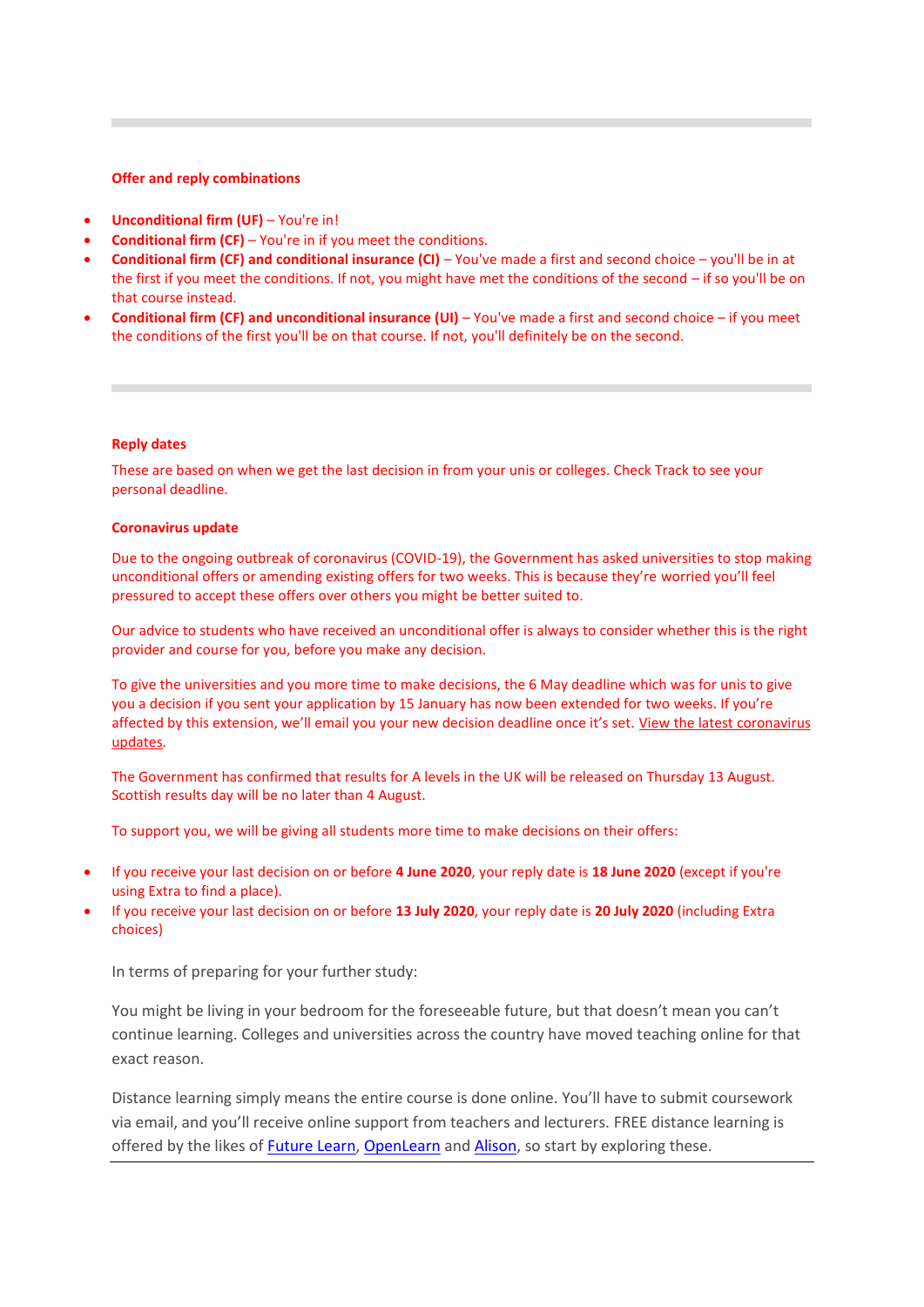

# Help your child to explore their future

As part of our commitment to prepare students for a rapidly changing world, we are delighted to announce that we are using an innovative online resource called **Start**.

**Start** will help your child to connect with their future career potential, develop their employability and help them to explore future career and study options at school or at home.

# How should my child use it?

We have asked students to create their own account for **Start**, it is accessible anytime on computers and compatible mobile and tablet devices.

Your child will personalise their profile on **Start** with details about their skills, qualities, interests and work preferences. This provides a starting point for them to explore information matched to their personal preferences and interests. As they update their profile, **Start** will personalise this information, helping them to navigate the thousands of jobs, courses, providers and opportunities available. **Start** will help students to understand where they are on their journey and what's important as they make their choices at GCSE, post-16 and post-18.

We encourage you to use **Start** with your child at home. Encourage them to rate jobs, qualifications, colleges or universities so that we can see their preferences in order to support them better.

## What if I want to use Start myself?

Parents can also use **Start** to find out more about jobs, training and study opportunities for yourself. Please do not log in using your child's user details and instead register yourself using the steps outlined below, creating your own username and password.

For more information on **Start** or the support available for your son or daughter, please contact [daniel.watson@sharemat.co.uk](mailto:daniel.watson@sharemat.co.uk)

# How to Register: Parent Guide

Welcome to Start!

These instructions explain how to register for Start. To create your own username and password, please follow the simple steps below.